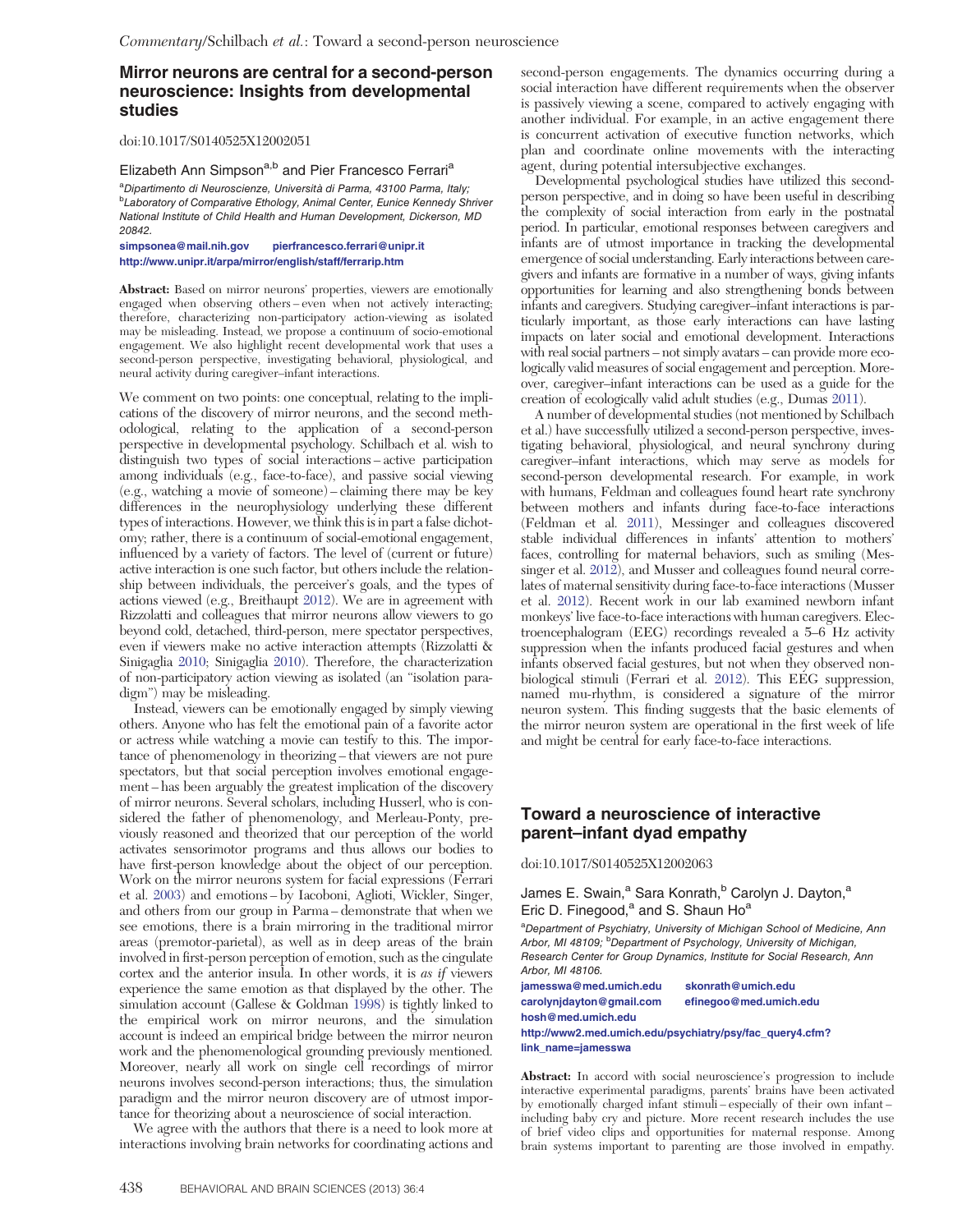This research may inform recent studies of decreased societal empathy, offer mechanisms and solutions.

Within the field of social neuroscience, investigators are now studying the brain basis of human parenting, using paradigms in accord with the ideas of Schilbach et al. in the target article. Recent neuroimaging studies, in which mothers respond to infant stimuli, have demonstrated the functional significance of many parental care-giving-related brain regions – building on rodent neuroscience. In summary, a broad array of brain regions activate to baby-cries (Swain, Mayes, & Leckman 2004) and pictures (Swain & Ho 2010) and according to measures of parent–infant interaction, thoughts, and behaviors – highlighted by parts of the amygdala (alarm), striatum/nucleus accumbens (NA; motivation and reward). In humans, cortical response circuits are added, including the anterior cingulate for decisionmaking, inferior frontal gyrus for theory of mind, as well as orbitofrontal cortex, insula, periaqueductal grey, and dorsomedial prefrontal cortex that regulate complex social-cognitive functions currently under study. (For reviews, see Barrett & Fleming 2011; Mayes et al. 2005, Swain 2011a; 2011b; Swain et al. 2011.)

One of the key conceptualizations in the neuroscience of parenting has been that of empathy, which has been a central topic in social neuroscience highlighting the insula (Decety & Jackson 2004, Lamm et al. 2007). Among parents, the insula was activated while reacting to own baby cry (Kim et al. 2010) and more among breastfeeding versus formula-feeding mothers (Kim et al. 2011). Furthermore, observing and actually imitating faces of their own child activated in the insula and other cortical motor imitation and mirror neuron systems (Lenzi et al. 2009), which correlated positively with levels of maternal empathy assessed with independent validated interviews. Support for the insula being part of a general system of empathy includes responses of non-parents to baby-pictures (Schechter et al. 2012) – which also involves premotor cortex activation in preparation for appropriate behavioral responses (Caria et al. 2012).

Direct studies of reciprocal baby brain function in response to their parents are yet to be done; however, a recent neuroimaging study of mothers showed how perceived maternal care (a proxy for animal models' licking and grooming behaviors) affects both brain structures and functional response to own-baby cries in adult mothers (Kim et al. 2010). In this study, mothers who reported higher maternal care in their own childhood showed higher gray matter density, proportional to the number of neurons, in a range of higher cortical areas and executive function areas, including the insula, superior and middle frontal gyri, orbital gyrus, superior temporal gyrus, and fusiform gyrus. There were also increased functional responses in a number of frontal brain regions and the insula in response to own-baby cries. This may reflect long-term effects in humans of early-life mother–child interactions affecting adult maternal mother–infant interactions.

Three recent studies of maternal interactions with brief video clips come closest to second-person neuroscience. (Atzil, Hendler, & Feldman 2011, Atzil, Hendler, Zagoory-Sharon, Winetraub, & Feldman 2012, Schechter et al. 2012). In Atzil et al. (2011; 2012), mothers were scanned while observing several own and standard infant-related vignettes. Beyond basic motivation/reward nucleus accumbens (NA) responses, functional NA and amygdala were functionally correlated with emotion modulation, theory-of-mind, and empathy networks including the insula. In studies by Schechter et al. (2012) mothers with post-traumatic stress disorder (PTSD) and controls, epochs of play and separation from their own and unfamiliar children were processed by regions including the insula. Extensions of this work might be to ask mothers to respond to the visual stimuli as if they were actually there with a push-button device to attempt parenting responses. Other experimental approaches on the horizon include direct electroencephalography (EEG) or functional near-infrared spectroscopy (fNIRS) studies of simultaneous interacting mother–infant dyads.

The neuroscience of maternal–infant dyadic interaction and empathy leads to a concern regarding apparent societal declines in

other-orientation in the United States. For example, Americans are less likely than ever to participate in many types of social experiences, from sharing dinner to attending religious services (Putnam 1995; 2000). Moreover, dispositional empathy has declined among American college students from the 1980s onward (Konrath et al. 2011), suggesting that young people today find it difficult to experience others' emotional worlds (O'Brien et al. 2013). Finally, there has been a recent change in attachment style. Today's college students increasingly report having a predominantly avoidant attachment style (Chopik et al. 2011; Konrath et al., under review), which is characterized by having positive views of the self but negative views of others (Bartholomew & Horowitz 1991). It has been suggested that these trends may be related to modern electronic "social" interactions, many of which are at the level of mere observation (e.g., email, social networking sites) instead of dynamic interaction (discussed in the target article), and many of them are also lower in emotional engagement. Even tools that are more socially interactive (like Skype) do not currently allow eye contact. In fact, the "virtual" characters described in the target article have more properties of actual social interaction (i.e., eye contact, real-time responsiveness) than many social interactions commonly experienced today.

These considerations beg many broad social policy questions regarding the effects of different media environments on mother– child interactions. Parents may be continually distracted by their social media from caring for their infant – effectively simulating a still-face paradigm to their own infant (Tronick et al. 1978), which encourages infants to first try harder to engage their parent, and then to withdraw and become distressed (Mesman et al. 2009). Could some of the social changes described above be partially explained by an increase in still-face-like parent–infant interactions? Moreover, it is not just parents who are increasing their screen time in recent years. Children are now watching more television than ever and it is now common for toddlers to be proficient iPhone users (Konrath 2013). Does this affect the development of fundamental social cognitive capacities?

We recommend that future research take into account parental and child media use when examining neural signatures of attachment and bonding. Excessive media use may be a relatively unexplored risk factor, or a marker, for poor parent–infant attachment, with concerning implications for social-cognitive development. Second-person neuroscience used to optimize dyadic interventions may offer a solution (Swain et al. 2012).

### **ACKNOWLEDGMENTS**

The authors are supported by grants from the National Alliance for Research on Schizophrenia and Depression (to James Swain), the Klingenstein Third Generation Foundation (to James Swain), NIMHD IRC2MD004767-01 (to James Swain, S. Shaun Ho, and Eric Finegood), the Michigan Institute for Clinical Health Research UL1RR024986 (to James Swain, Carolyn Dayton, and S. Shaun Ho), the Psychology of Character sponsored by Wake Forest University and the John Templeton Foundation (to Sara Konrath), and the University of Michigan, Robert Wood Johnson Health and Society Scholars Program (to James Swain and S. Shaun Ho).

### It takes two to talk: A second-person neuroscience approach to language learning

doi:10.1017/S0140525X12002130

Supriya Syal and Adam K. Anderson

Department of Psychology, University of Toronto, Toronto, M5S 3G3 ON, Canada.

supriya.syal@utoronto.ca anderson@psych.utoronto.ca

Abstract: Language is a social act. We have previously argued that language remains embedded in sociality because the motivation to communicate exists only within a social context. Schilbach et al.